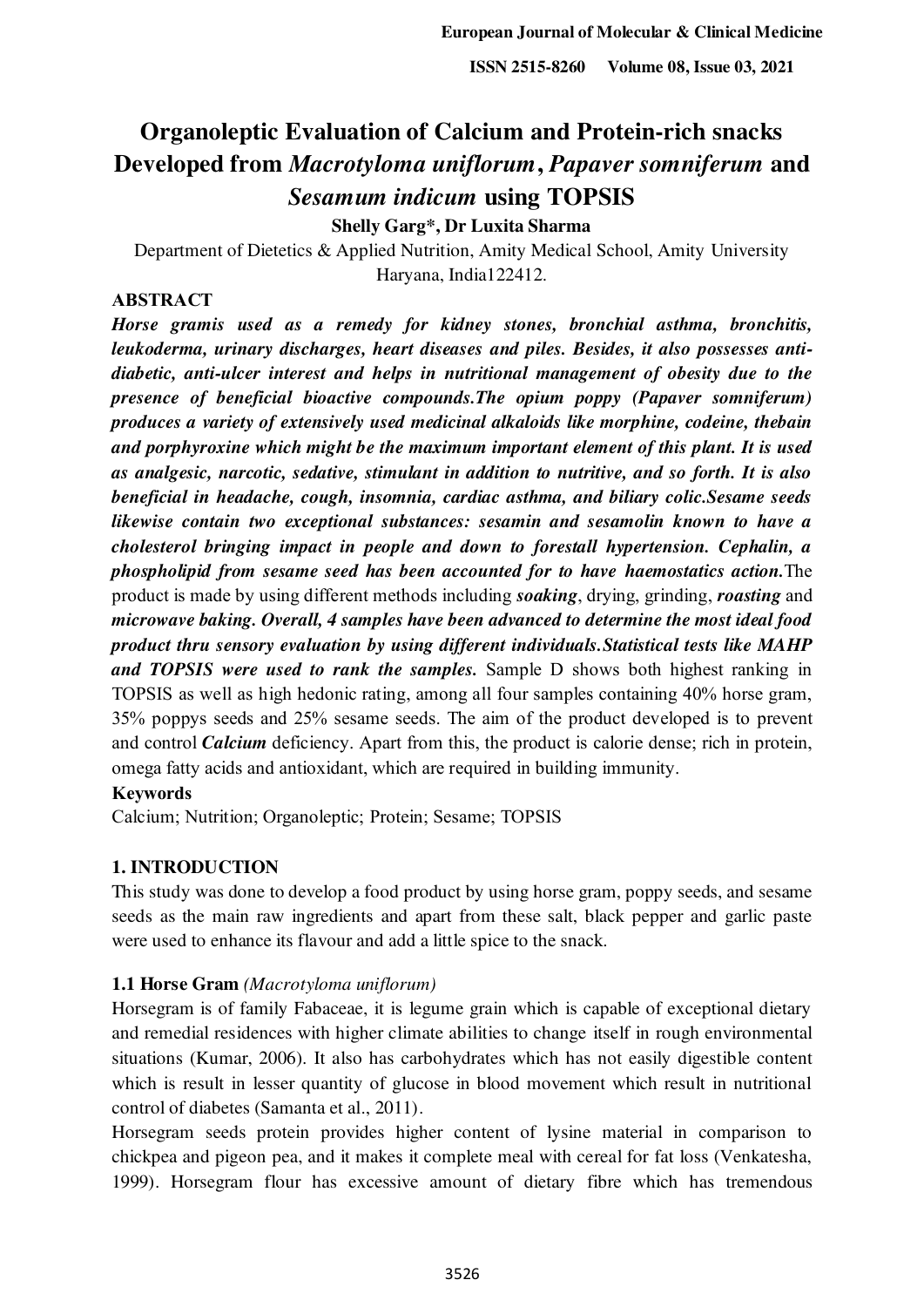healtheffects on colon body structure and intestine, other than therapeutic function and homoeostatic in nutrition(Sreerama et al., 2012).

Sreerama et al., 2012 did a comparison analysis with cowpea and kulath flour and stated the presence of various toxic articles like, polyphenols and trypsin inhibitors more in kulath flour. The phenols present in kulath flour was more and this is indeed responsible agent for forming bonds with protein; complexes which stop assimilation of proteins when they are in unbound state and reducing the degradation of protein with protein degrading enzymes. The iron content of this plant is known to be of high in amounts, but their assimilation is almost made impossible due to tannins and oxalates. Studies have shown that some of the toxic substances are known to behave like scavengers for unbound electron species. Most common of them is phytic acid, which now is flourishing as cancer killing and low glycemic inherent property, this indeed depends on people to people; if they would want to remove the phytic acid content or utilize the pulse with it. (Ranasinghe & Ediriweera, 2017)

#### **1.2 Poppy Seeds***(Papaver somniferum)*

Poppy seeds contain copper, iron, potassium, zinc, manganese and magnesium. Poppy seeds are rich in iron and zinc which could help enhance your immune machine. Beside this those are rich supply of fibre poppy seeds can assist along with your digestion and simplicity or prevent constipation. Poppies content for phosphorus, iron, magnesium, calcium and potassium were 4000mg/kg, 7mg/kg, 280mg/kg, 690mg/kg and 746mg/kg respectively, which was obtained through optical spectrometry. (Kumaravel & Alagusundaram, 2014).

Sproll et al., 2006 studied various ways of reducing the morphine or its complete elimination from the seeds of poppy and came up with conclusions like grinding of these seeds reduces the levels of morphine and storing them in their grinded state does not affect any changes on the levels of morphine; remains same. Another method of reducing morphine was by washing it with hot water would eliminate morphine up to 70%. Basic process of reducing the morphine content is washing, drying and grinding, this in turn will help organoleptic properties of the finished product. (Sproll et al., 2006) To reduce toxins including codeine, thebaine and narcotine same processes of washing, drying and grinding are applied, which is tested by the HPLC method showed great reduction of up to 0.5% in each toxin level. Processed poppy was further incorporated to make food product which were more acceptable, product made by bakery at 200℃ further reduced the content of these toxins. (Sharma et al., 2015)

# **1.3 Sesame Seeds***(Sesamum indicum L.)*

The composition of sesame possesses lipid contents 48gms, carbohydrates 25.7gms, proteins 17gms, fibre 14gms and ash 6gms approximately with appreciate to 100gm of seeds. Sesame seeds have abundance of various minerals inclusive of Calcium, Phosphorous, Magnesium, and Potassium in massive quantities.Also,it has nutrients namely Niacin, Thiamine, Riboflavin and B-6 (USDA Nutrient Database, 2015).

Sesame oil is referred to as a queen of oils. Sesame has distinctive therapeutic effect beneficial for mankind (Prasad, MN et al., 2012). Sesame oil carries wide medical and pharmaceutical properties. It has been found that sesame protects the liver from oxidative damage. After exposure to solar or wind, sesame oil is used to calm the burned. Sesame oil is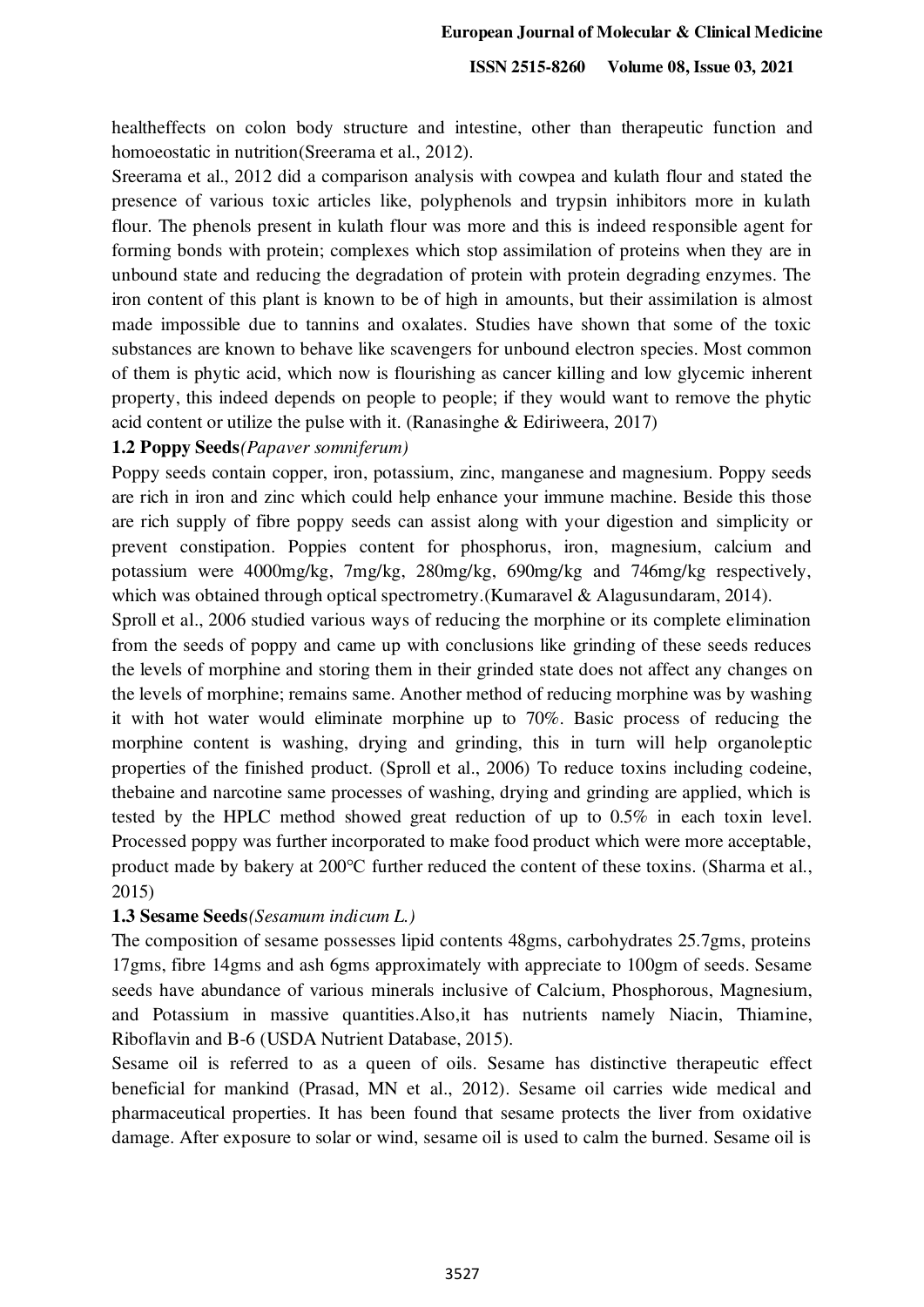also used as hair oil which nourishes the dry scalp dandruff and additionally kill the microbes which is responsible for dandruff. (Asghar et al., 2014)

Sesame oil carries poly unsaturated fatty acids (PUFA), vitamin E and sesamin which greatly lowers the blood pressure as compared to the blood pressure lowering drugs. Consumption of sesamin considerably helps against plague formed in aorta and advanced mesenteric artery. In renal damage sesamin is likewise extremely helpful. The destruction occurs completely of the tunica intima which was previously thickened and starting the degenerative property of the arterial wall which consists of fibrinoid that is responsible for kidney damage (Prasad, MN et al., 2012).

The inclusions of foods like sesame seeds, fenugreek seeds, and datein the diet during the pre-natal stagesincreased the milk content produced by the women (Kanwar & Sharma 2011).

#### **1.4 Aims and Objectives**

- To develop a nutritionally adequate food product from available food sourcesloaded with carbohydrates, proteins, fibers,fats,energy, and Calcium.
- To study organoleptic properties of the food product by developing variations.
- To calculate the dietary value of the food product by calculating calories, proteins, fat, fibres and calcium.
- To rank developed samples using various statistical methods like mean, standard deviation and TOPSIS.

# **2. MATERIALS AND METHODS**

Horse gram, poppy seeds and sesame seeds were brought from local markets of Gurgaon, Haryana. During the purchase all the items were selected for the high quality and in sufficient quantity, in order to make 4 samples. Weighing of eachraw material was done separately according to individual sample requirements.

# **2.1 Preparation of snack sticks**

**Soaking:** Wash Horse gram and poppy seeds thoroughly. Horse gram was soaked for 8 hours, this was done in order to remove the toxins like trypsin inhibitors and increase nutrients like protein and ascorbic acid. Poppy seeds were washed with warm water twice and then were soaked in warm water overnight. Washing and soaking with warm water reduces the morphine content in the seeds of poppy.

**Sun- Drying:** Horse gram was sun-dried for 4 continuous days with six hours exposure to sun daily.

**Grinding:** Dried horse gram was grinded to form its flour and soaked poppy seeds were grinded with a little amount of water to form a paste. Grinding the poppy seeds reduces its morphine content up to 70%. The product obtained after grinding are palatable and easily digestible, with also saving time during cooking. Both these ingredients were grinded separately.

**Roasting:** A pan is heated on medium flame and the sesame seeds were added and flame was turned to low, following the roasting process for 3-6 minutes; observing a slight change in colour of seeds and a pleasant aroma.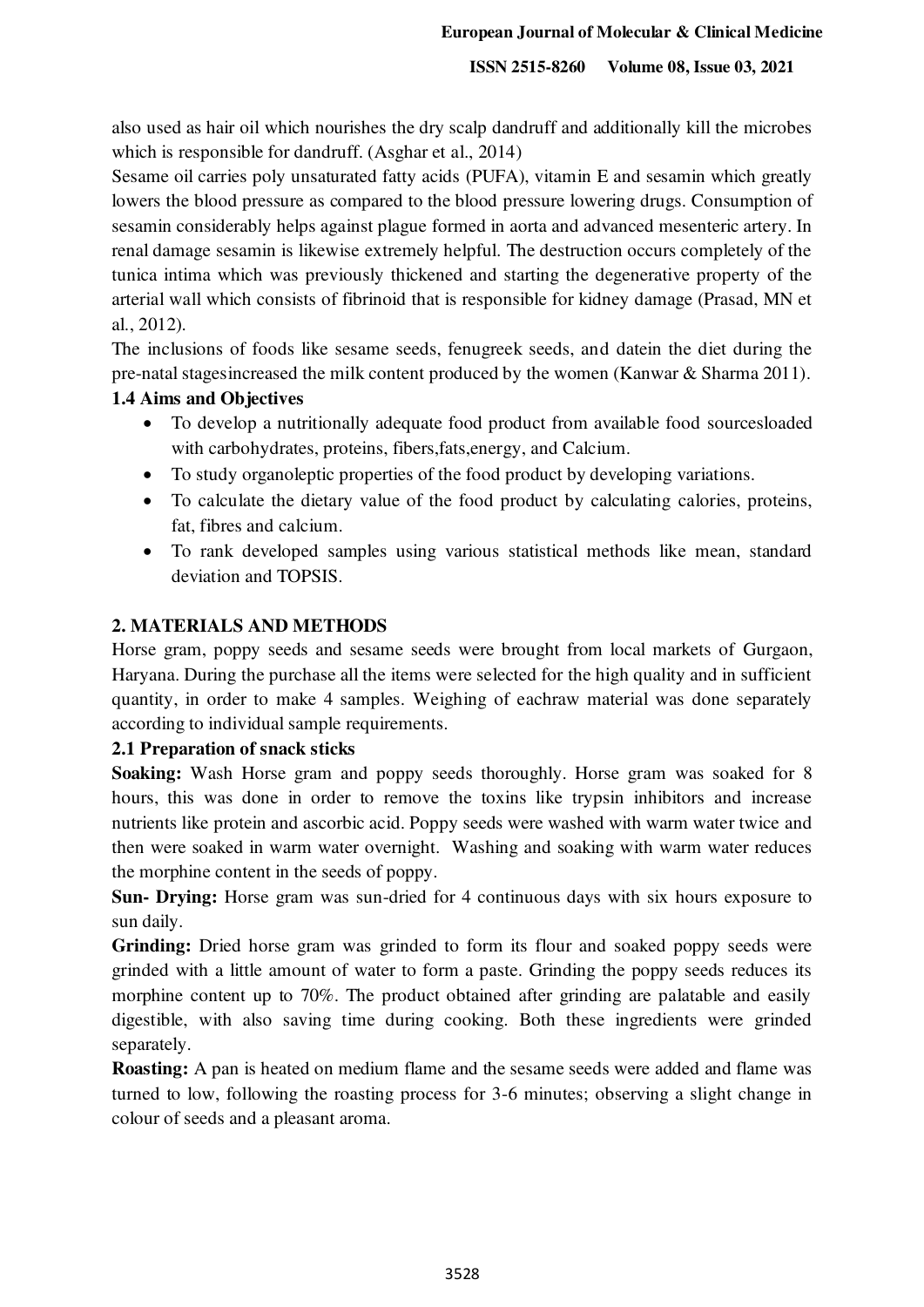**Dough formation:** All the ingredients were mixed along with required amount of salt, black pepper and garlic paste along with some amount of water to bring the consistency to a semisolid state. The dough was kept aside for 5 minutes and was rolled to form sticks.

**Baking:**The microwave was preheated at 180℃ in convection mode for 10 minutes. A baking tray was greased with some drops of oil and the rolled sticks were placed on the baking tray, the tray was placed in the microwave above the low rack stand and the mode of the microwave was set to convection and temperature set at 180℃, with 25 minutes of time setting.

# **2.2 Sample Variation**

Variation was done in the quantity of horse gram flour, poppy seeds paste, and roasted sesame seeds. In total of four samples were made from these basic ingredients.

**Sample A-** This sample consisted of 50g of horse gram flour, 30g of poppy seed paste and 20g of roasted sesame seeds.

**Sample B-** This sample consisted of 60g of horse gram flour, 25g of poppy seed paste and 15g of roasted sesame seeds.

**Sample C-** This sample consisted of 70g of horse gram flour, 20g of poppy seed paste and 10g of roasted sesame seed.

**Sample D-** This sample consisted of 40g of horse gram flour, 35g of poppy seed paste and 25g of roasted sesame seeds.

| Ingredient               | <b>Sample A</b><br>(g) | <b>Sample B</b><br>(g) | Sample $C(g)$ | Sample D $(g)$ |
|--------------------------|------------------------|------------------------|---------------|----------------|
| Horse gram               | 50                     | 60                     | 70            | 40             |
| Poppy seed               | 30                     | 25                     | 20            | 35             |
| <b>Roasted</b><br>sesame | 20                     | 15                     | 20            | 25             |

# **Table1: Sample variation according to percentage and amount.**

These ratios were considered to make each sample and later were taken for the sensory evaluation, with the help of using the 9-point hedonic rating scale.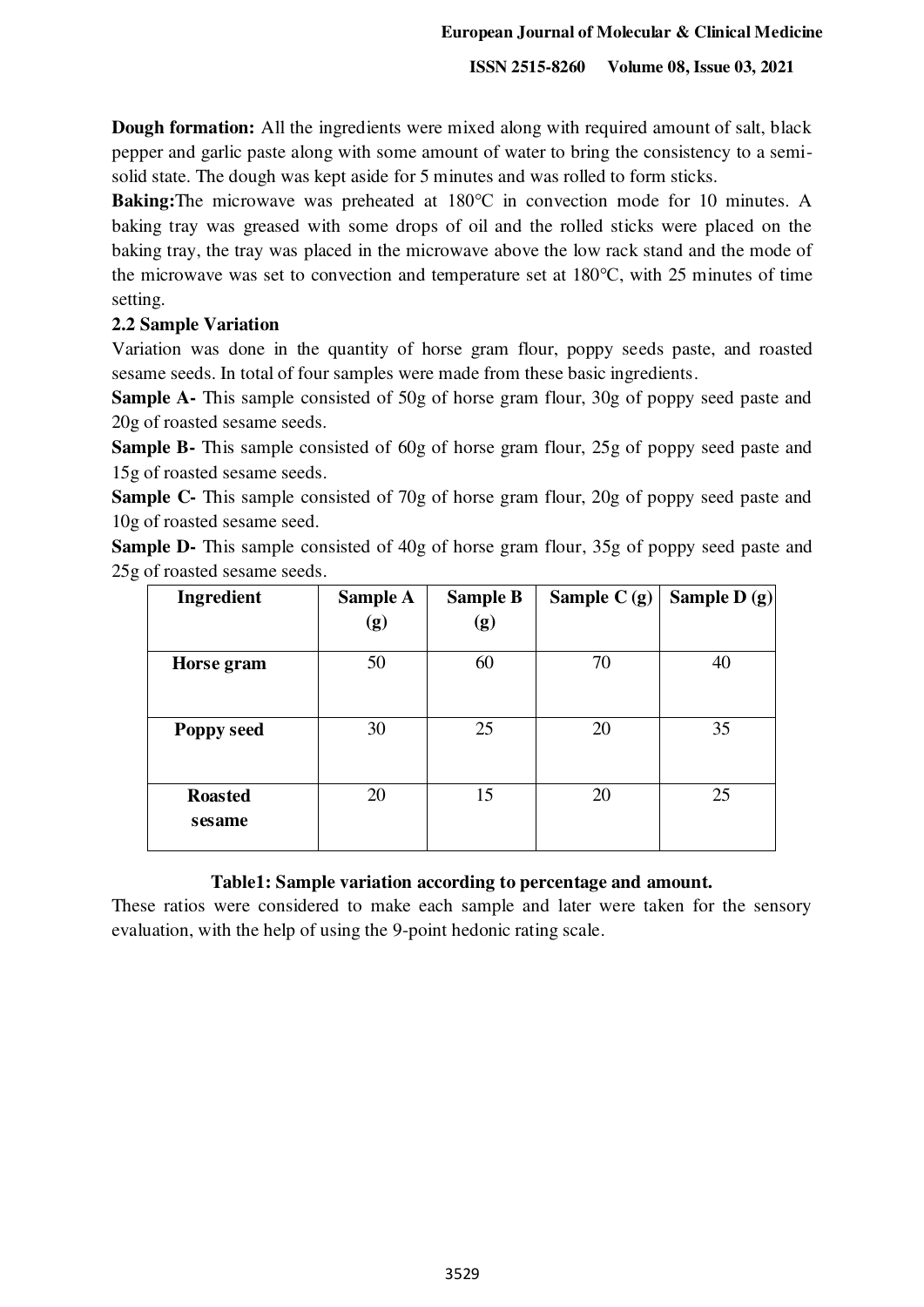







# **2.3 Sensory Evaluation**

9- scale Hedonic test was used to test the sensory properties of the developed product. For each variable, 15 hedonic tests were performed by a panel of judges. Each member of the panel was presented with 4 variants and told to evaluate the sample based on various characteristics that were of taste, colour, consistency, texture, adherence and overall acceptance (Srilakshmi, 2012). The results were calculated and analysed by calculating their mean and standard deviation for individual as well as overall samples.

# **2.4 Nutritional Analysis-**

For every food we consume, nutritional composition of the food should be known. AOAC 2005 method was used for the nutritional analysis of the product. Carbohydrate, protein, fats, energy content, moisture and ash were calculated for 100g of the sample.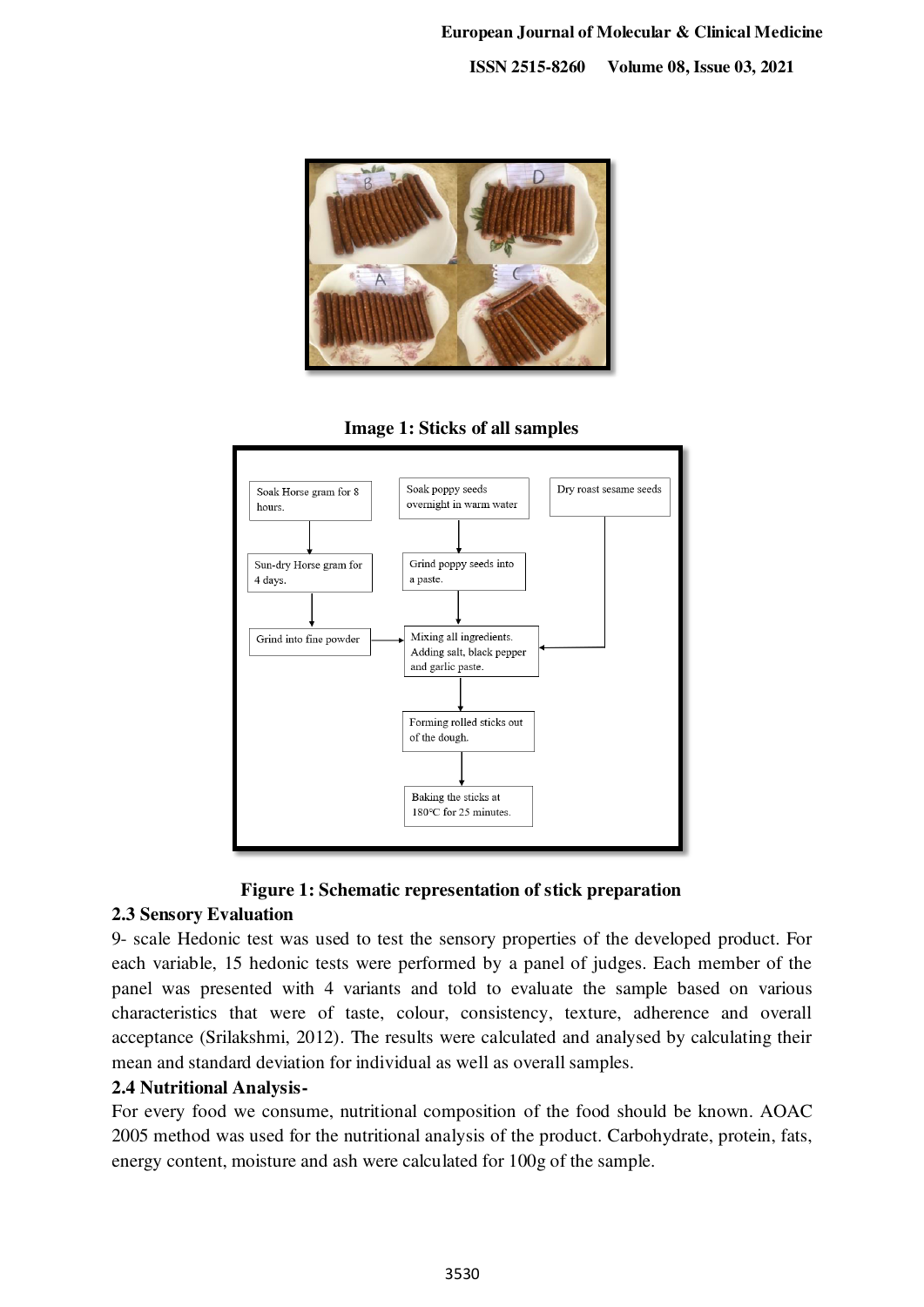Carbohydrate estimation was done using the Antrone method, Micro-Kjeldahl method was used for the estimation of proteins, while Soxhlet apparatus method was used for the estimation of fats in the product.

Energy- Energy was calculated by multiplying proteins and carbohydrates by four and multiplying fats by nine and adding up the values of three.

Moisture content- calculations were done according to the AOAC's oven method. Weigh 5g of sample in a clean and dried dish. Place the sample in the pre-heated oven (maintained at 130℃) for 2 hours. Measure the weight at an interval of 30 minutes. Weight till three constant reading is recorded.

Moisture content  $(\%)=(W_1-W_2)^*100/W_1-W_1$ 

Where,  $W_1$  = Weight of dish with the material before drying (g)

 $W_2$ = Weight of dish with the material after drying (g)

W = Weight of empty dish  $(g)$ 

Ash- take 10g of sample in silica crucible. Heat the crucible in muffle furnace at 600℃ for 4- 5 hours. Continue the ignition process till a grey ash is obtained. Cool the ash in desiccator and weigh. Repeat the process for another half hour and note the reading. Repeat till three constant reading is recorded.

Ash (%)= Weight of ash\*100/ Weight of sample taken

Dietary fibre was calculated using Enzymatic-Gravimetric method. Flame atomic absorption spectrometry is used to calculate amount of calcium present in the sample.

# **3. RESULTS**

# **3.1 Calculation of weights by MAHP (Means of Analytical Hierarchy Process)**

MAHP is used for the selection of best product/option from a list of various available options. Pair-wise comparison scale was used for the ranking procedure (Forman et al., 2001).

# **3.1.1 Analytical Hierarchy Process technique-**

Letting the set of the criteria be  $A = \{A_i\}$ , where  $i = 1, 2, 3, \ldots$  n.

The pair-wise comparison of a matrix  $Z$  of 'n' number of criteria can be drawn as  $(n \times n)$ matrix. Each element in  $(n X n)$  matrix is 'ij', where i, j= 1, 2, 3 ……. n.

|        |           | $a_{12}$  |          | $a_{1n}$ |
|--------|-----------|-----------|----------|----------|
|        | $a_{21}$  |           | $a_{23}$ | $a_{2n}$ |
|        | $a_{31}$  | $a_{32}$  | .        | $a_{3n}$ |
| $\sim$ | $\bullet$ | $\bullet$ | .        |          |
|        | $a_{n1}$  | $a_{n2}$  | $a_{n3}$ |          |

**Table 2:** Pair-wise comparison matrix for n number of criteria

**Step 1:** The first step is to draw a '4<sup>\*4</sup>' matrix for four different samples and calculations were done.

|   | A   | B   | ັ    |          | ⊿th<br>root | DV     |
|---|-----|-----|------|----------|-------------|--------|
| A |     | ∪.J | 0.33 | $0.25\,$ | 0.4506      | 0.0951 |
| B |     |     | 0.5  | 0.33     | .7579       | 0.1599 |
|   | - 1 |     |      | U.J      | .3160       |        |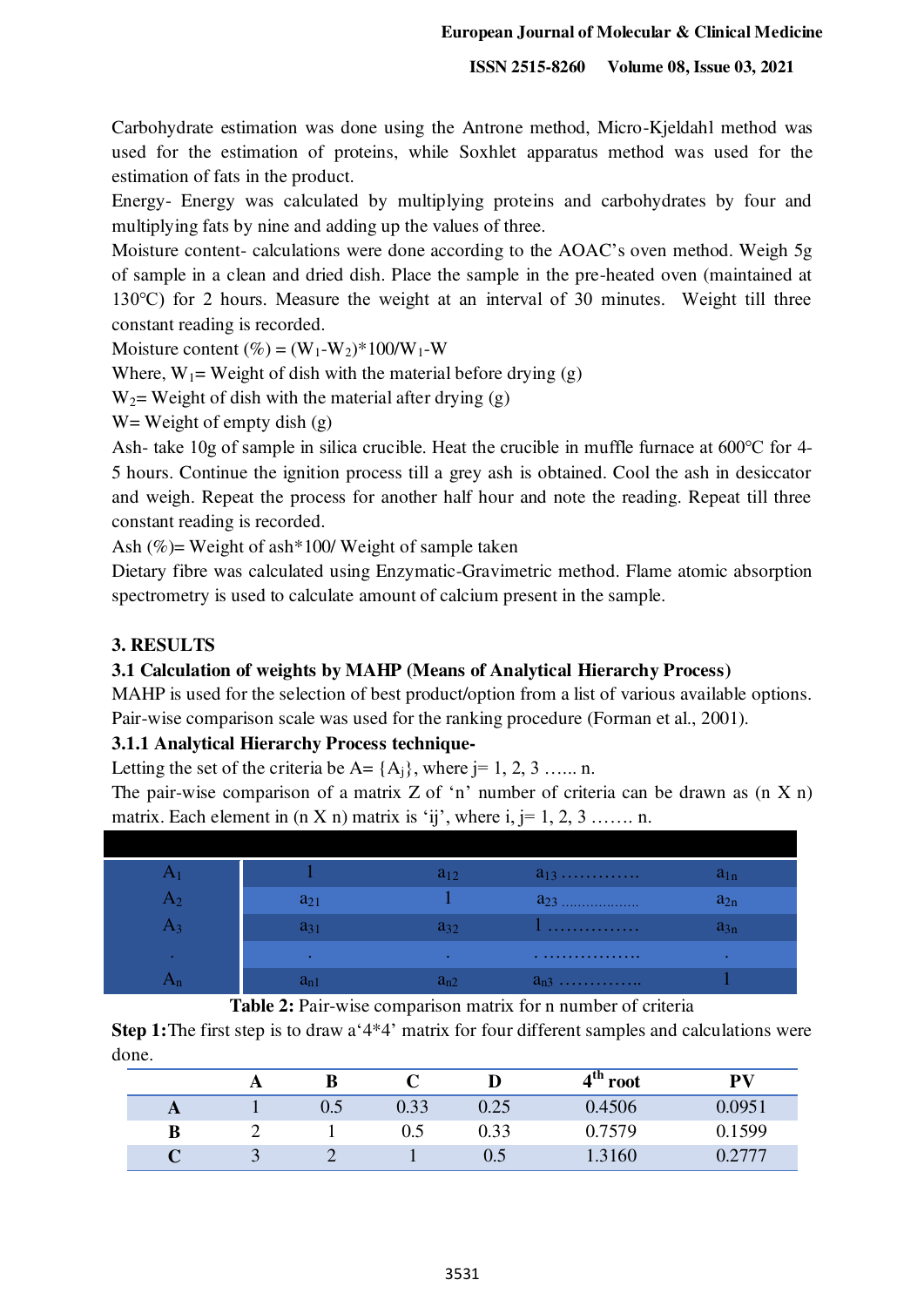|               |        |        |        |        | 2.2133 | 0.4671 |
|---------------|--------|--------|--------|--------|--------|--------|
| Sum           |        |        | 3.83   | 2.08   | 4.7380 |        |
| <b>Sum PV</b> | 0.9511 | 1.0397 | 1.0638 | 0.9716 | 4.0264 |        |

Table 3: AHP calculation matrix of the present study

**Step 2:**After drawing the matrix, calculation of  $4<sup>th</sup>$  root was done.

4 th root for A= (1\* 0.5\* 0.33\* 0.25)1/4; B= (2\* 1\* 0.5\* 0.33)1/4; C= (3\* 2\* 1\* 0.5)1/4; D= (4\*  $3*2*1$ <sup>1/4</sup>

**Step 3:**After calculating individual 4<sup>th</sup> root, sum of all the 4<sup>th</sup> roots were done, which was found to be 4.738.

**Step 4:** Then, the calculation of PV for each group was done. For calculation of PV, divide 4<sup>th</sup> root for each sample by the sum of  $4<sup>th</sup>$  root. Repeat the steps for all the four variables.

**Step 5:** Then the calculation of sum PV for each variable was done.

Sum PV for A=  $0.0951*10 = 0.9511$ ; For B=  $0.1599*6.5 = 1.0397$ ; For C=  $0.2777*3.83 =$ 1.0638; For D=  $0.4671*$  2.08 = 0.9716

**Step 6:** Then the calculation of Total for Sum  $PV = \lambda_{\text{(max)}}$  {Lambda- max} was done.

 $λ_{(max)} = \sum (PV (A, B, C, D) = 4.0264$ 

**Step 7:** Then the next step is to calculate CI value (Consistency Index). It is calculated using formula given below-

 $CI = (\lambda_{\text{max}} - n) / (n-1),$ 

Where n= number of systems/ variables being compared

CI (Consistency Index) =  $4.0264 - 4/3 = 0.0088$ 

**Step 7:**Then finally, the CR (Consistency Ratio) value was calculated by dividing CI (Consistency Index) by RI value,

Where, RI is Random Index. Values of RI are given in table 3.

|  |  |  | N 1 2 3 4 5 6 7 8 9                                     |  |  |
|--|--|--|---------------------------------------------------------|--|--|
|  |  |  | <b>RI</b> 0.000 0.00 0.58 0.90 1.12 1.24 1.32 1.41 1.45 |  |  |

**Table 4:** Random Consistency Index

In our study, total 6 criteria were compared, so,  $n=6$ . RI for 6 is used to calculate CR value.  $CR = 0.0088/ 1.24 = 0.0071$ 

The CR is the indicator of consistency of the various samples. A consistency ratio of less than 0.1 is acceptable. A matrix is said to be consistent and acceptable if the consistency ratio is less than 0.1. if the Consistency ratio comes more than 0.1, then the sample is corrected using various correction measures.

Calculated Consistency Ratio of the study is 0.0071, which is less than 0.1, so our pair-wise comparison test was foundto be consistent, and no corrective actions were required for the comparison.

# **3.2 TOPSIS for Ranking the Samples**

Mean scores for all the 6 attributes for each sample were used in the TOPSIS method, along with the calculated weights value from AHP method. 7 different attributes used were colour, aroma, texture, taste, chewiness, consistency and overall acceptability.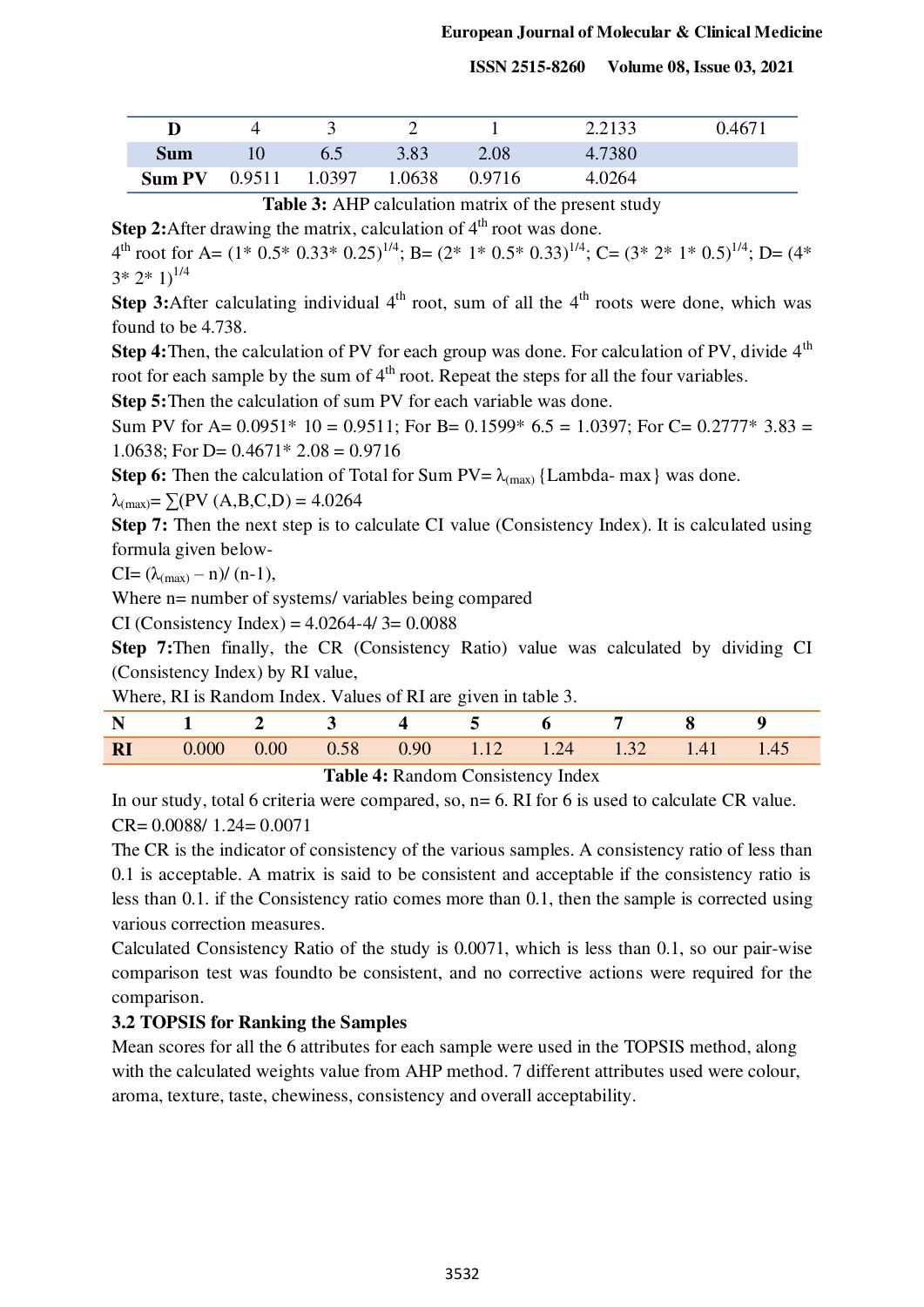#### **European Journal of Molecular & Clinical Medicine**

 **ISSN 2515-8260 Volume 08, Issue 03, 2021**

|                                        | <b>Sample A</b>               | <b>Sample B</b>               | Sample C           | <b>Sample D</b>               |
|----------------------------------------|-------------------------------|-------------------------------|--------------------|-------------------------------|
| <b>Taste</b>                           | $5.8 \pm 0.560$               | $7.73 \pm 0.798$              | $7.2 \pm 0.861$    | $8.13 \pm 0.833$              |
| <b>Color</b>                           | $5.93 \pm 0.961$              | $7.0 \pm 0.703$               | $7.4 \pm 0.910$    | $7.86 \pm 0.639$              |
| <b>Texture</b>                         | $6.06 \pm 1.032$              | $7.0 \pm 0.703$               | $7.26 \pm 0.883$   | $8.0 \pm 0.925$               |
| <b>Consistency</b>                     | $6.0 \pm 0.845$               | $7.53 \pm 0.639$              | $7.13 \pm 0.915$   | $8.06 \pm 0.883$              |
| <b>Crispiness</b>                      | $5.93 \pm 0.961$              | $6.8 \pm 0.941$               | $7.2 \pm 0.941$    | $7.93 \pm 0.703$              |
| <b>Overall</b><br><b>Acceptability</b> | $5.93 \pm 0.883$ <sup>d</sup> | $7.13 \pm 0.743$ <sup>c</sup> | $7.53 \pm 0.833^b$ | $8.13 \pm 0.833$ <sup>a</sup> |
| <b>Calculated Weights</b>              | 0.0951                        | 0.1599                        | 0.2777             | 0.4671                        |

**Table 5:** Mean scores obtained from sensory evaluation and calculated weights from AHP technique.

Test results of 9-scale Hedonic rating were then analysed, mean and standard deviation was calculated. All the four samples were ranked using TOPSIS.

|  |  |  |  |  |  |  | $m=$ varieties of sample= 4; $n=$ number of attributes= 6 |  |
|--|--|--|--|--|--|--|-----------------------------------------------------------|--|
|--|--|--|--|--|--|--|-----------------------------------------------------------|--|

|                   | A      | B      | $\mathbf C$ | D      |
|-------------------|--------|--------|-------------|--------|
| <b>Taste</b>      | 0.3984 | 0.4392 | 0.4033      | 0.4139 |
| <b>Colour</b>     | 0.4074 | 0.3977 | 0.4145      | 0.4001 |
| <b>Texture</b>    | 0.4163 | 0.3977 | 0.4066      | 0.4072 |
| Consistency       | 0.4122 | 0.3977 | 0.3994      | 0.4103 |
| <b>Crispiness</b> | 0.4074 | 0.4278 | 0.4033      | 0.4037 |
| <b>Overall</b>    | 0.4074 | 0.3864 | 0.4218      | 0.4139 |

**Table 6:** Calculation of  $(\Sigma x^2_{ij})^{1/2}$  for each row

# **Step 1:** Calculation of r<sub>ij</sub>

To calculate  $r_{ij}$  for each attribute, divide the mean score for every attribute by  $(\Sigma x^2_{ij})^{1/2}$  for every sample.

|                    | A      | B      | $\mathbf C$ | D      | $V_{+}$ | $V -$  |
|--------------------|--------|--------|-------------|--------|---------|--------|
| <b>Taste</b>       | 0.0378 | 0.0702 | 0.1120      | 0.1933 | 0.1933  | 0.0378 |
| <b>Colour</b>      | 0.0387 | 0.0636 | 0.1151      | 0.1869 | 0.1869  | 0.0387 |
| <b>Texture</b>     | 0.0395 | 0.0636 | 0.1129      | 0.1902 | 0.1902  | 0.0395 |
| <b>Consistency</b> | 0.0392 | 0.0636 | 0.1109      | 0.1916 | 0.1916  | 0.0392 |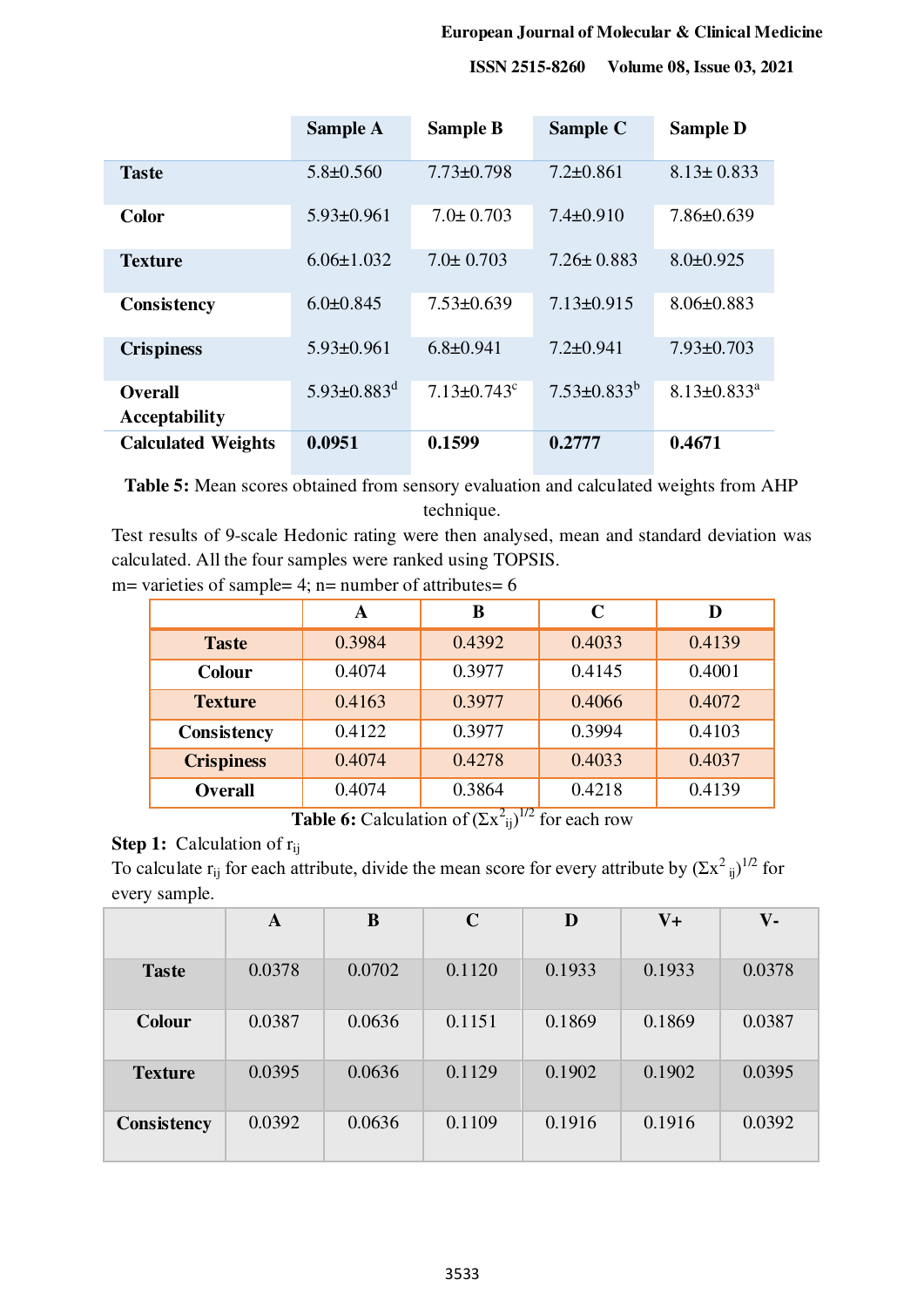#### **European Journal of Molecular & Clinical Medicine**

 **ISSN 2515-8260 Volume 08, Issue 03, 2021**

| <b>Crispiness</b> | 0.0387 | 0.0684 | 0.1120 | 0.1885 | 0.1885 | 0.0387 |
|-------------------|--------|--------|--------|--------|--------|--------|
| <b>Overall</b>    | 0.0387 | 0.0617 | 0.1171 | 0.1933 | 0.1933 | 0.0387 |

**Table 7:** Positive and Negative Ideal Situation. Where, V+ is Positive Ideal Solution and Vis the Negative Ideal Solution.

**Step 2:**Then the Positive and Negative Ideal Solutions are determined.

Positive Ideal Solution is the highest value for each attribute, whilethe lowest value for each attribute is considered as the Negative Ideal Solution.

**Step 3:** Then theseparation from Positive Ideal Solution as well as Negative Ideal Solution is determined-

 $Si = [S(v_j^* - v_{ij}^*)^2]^{1/2}$ 

Si+ and Si- negative values were calculated for all the samples.

Si+ is the Separation from Positive Ideal Solution, While Si- is the Separation from Negative Ideal Solution.

**Step 4:**Then the relative closeness to the ideal solution was calculated using the formula- $Ci = (Si-) / \{(Si+) + (Si-) \}$ 

# **3.3 Ranking**

The best sample was found to be Sample D, followed by Sample C and Sample B. Sample A was ranked last.Sample D was the most accepted, while sample A was the least accepted sample.

|             | $\mathbf{A}$   | B      | $\mathbf C$    | D              |
|-------------|----------------|--------|----------------|----------------|
| $Si+$       |                |        |                |                |
| Si-         | 0.3720         | 0.3074 | 0.1895         | $\overline{0}$ |
|             | $\overline{0}$ | 0.0651 | 0.1826         | 0.3720         |
| <b>Ci</b>   | $\overline{0}$ | 0.1748 | 0.4906         | 1              |
| <b>Rank</b> | 4              | 3      | $\overline{2}$ |                |

**Table 8:** Si values and Ci values for each sample. Ranks of different samples.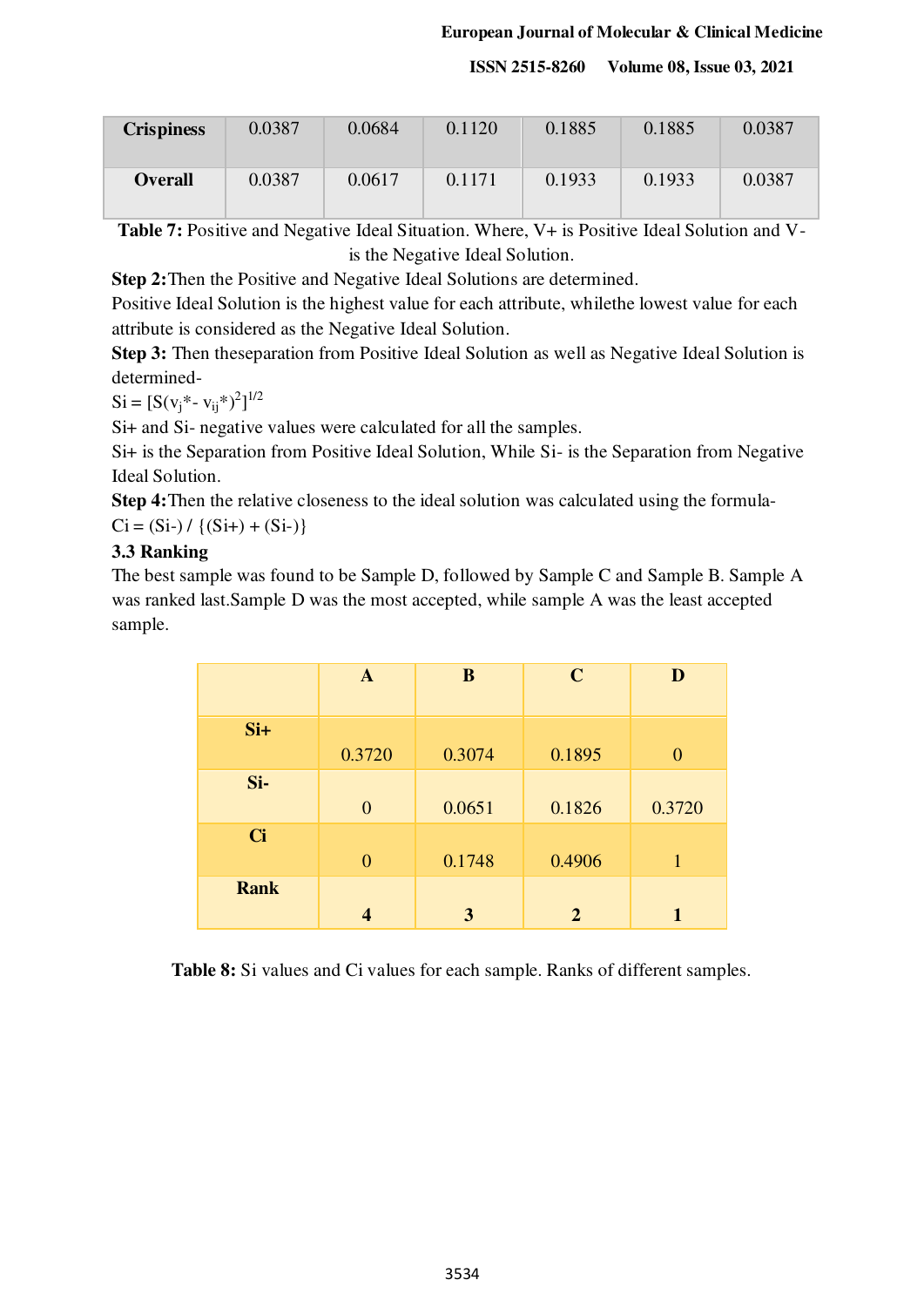

**Figure 2:** Hierarchical Structure

# **3.4 Nutritional Analysis-**

Sample D was subjected to nutritional analysis. It was done using AOAC method, 2005. Results were obtained for per 100g of the sample.

| <b>NUTRIENT</b> | <b>AMOUNT</b> (per 100g) |
|-----------------|--------------------------|
| <b>Energy</b>   | 1713.9 KJ (409.63 Kcal)  |
| Carbohydrates   | $29.91\text{ g}$         |
| <b>Proteins</b> | $21.21$ g                |
| Fats            | $21.63$ g                |
| <b>Fiber</b>    | $16.72$ g                |
| <b>Moisture</b> | $3.62$ g                 |
| Ash             | 4.43 $g$                 |
| Calcium         | 908.55 mg                |

**Table 9: Results of nutritional analysis per 100g of sample D**

# **4. CONCLUSION**

The aim of the project was to develop a food product that is a good source of nutrients, evaluate its organoleptic values through a 9- point rating scale and rank it using TOPSIS. While making the product, it was kept in mind that the product should be easy to carry  $\&$ store, ready to eat and have a good shelf life. The product was made focusing the current health issues prevailing in our societies.

The raw materials medicinal uses were studied and incorporated into developing this product so that it can be used in treating metabolic and deficiency disorders. Horse gram is found to be a good source of protein, calcium and dietary fibres, Poppy seeds are known for their calcium content, while the sesame seeds are rich in calcium, unsaturated fatty acids and iron. These ingredients were chosen in making the product by studying their therapeutic benefits,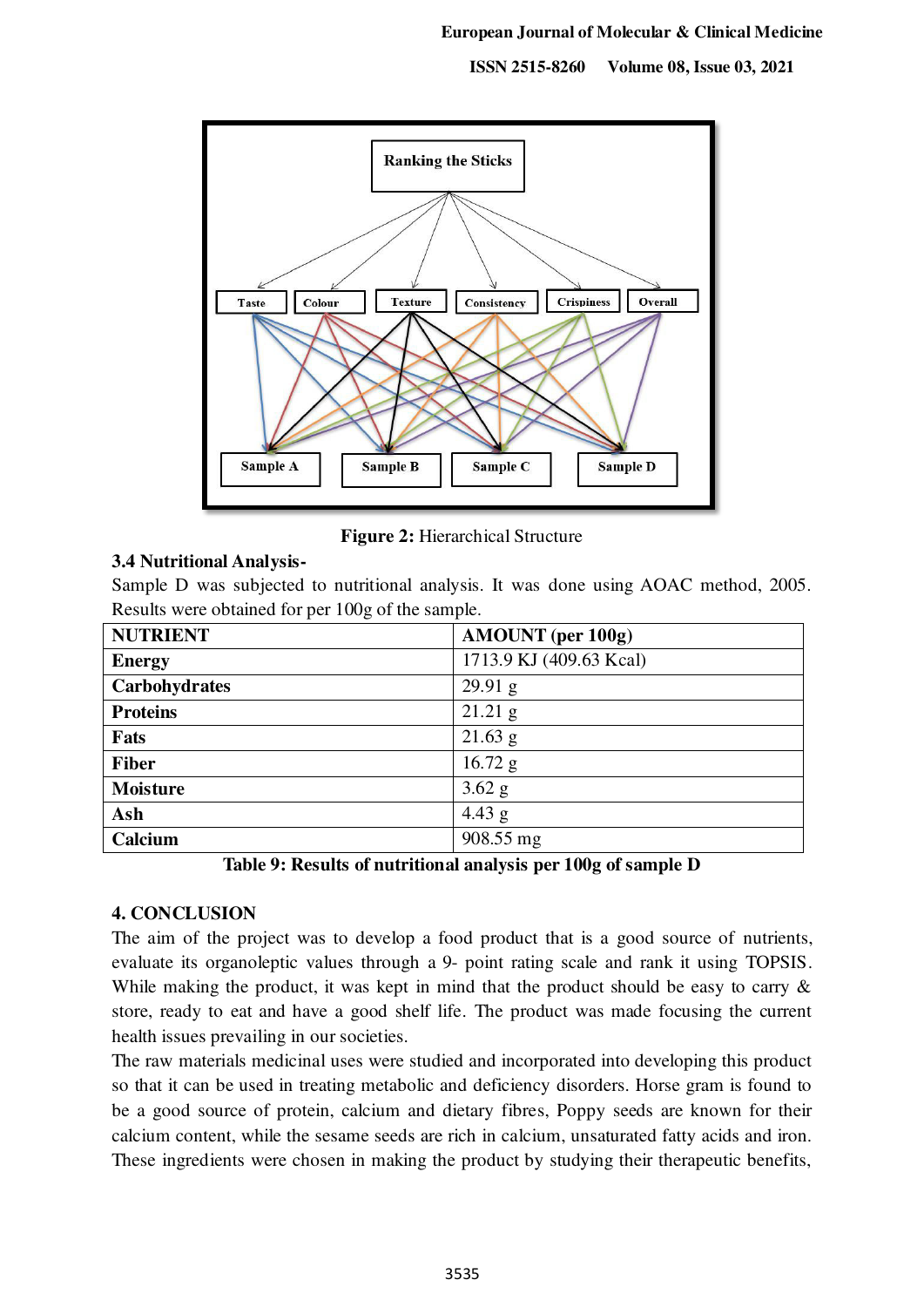which indeed will benefit the people with deficiencies. Product made is rich in calcium, iron, proteins, fibre and healthy fats.

From this study it can be concluded that the product can be consumed by people suffering from calcium deficiency, diabetes, constipation, high lipid profile and cardiac diseases. The product made is gluten free, lactose free, soy free and a vegan product. The product can be taken while snacking, with beverages and soups. The sticks can be consumed by people of any age and gender. This product can be used in treating multiple diseases, because it is nutrient dense and can help maintain a good health.

#### **5. Declaration of Interest-**

Authors declare no conflict of interest.

#### **6. REFRENCES**

Asghar A, Majeed M, Akhtar M. A review on the utilization of sesame as functional food. American Journal of Food and Nutrition, 2014; 4(1): 21-34.

Forman EH, Saul IG. The analytical hierarchy process—an exposition. Operations Research, 2001; 49(4): 469–487.

Kanwar P, Sharma N. Traditional pre- and post natal dietary practices prevalent in Kangra district of Himachal Pradesh. Indian Journal of Traditional Knowledge, 2011; 10(2): 339-343. Kumar D. Horsegram in India. Scientific Publishers, 2006: 6-113.ISBN: 9788172334516

KumaravelS, Alagusundaram K. Determination of Mineral Content in Indian Spices by ICP-OES. Oriental Journal of Chemistry, 2014; 30(2): 631-636.

Prasad MNN, Sanjay KR, Prasad DS, Vijay N, Kothari R, SwamySN. A Review on Nutritional and Nutraceutical Properties of Sesame. Journal of Nutrition & Food Sciences, 2012; 2(02): 1-6.

Ranasinghe S, Ediriweera S. Medicinal and Nutritional Values of Macrotyloma uniflorum (Lam.) Verdc (Kulath): A Conceptual Study. Global Journal of Pharmacy & Pharmaceutical Sciences, 2017; 1(2): 001-0010.

Samanta A, Kolte A, Senani S, Sridhar M, Jayapal N. Prebiotics in ancient Indian diets. Current Science, 2011; 101(1): 43-46.

Sharma A, Sharma P, Singh N. REDUCTION OF MORPHINE IN POPPY SEEDS THROUGH FOOD PROCESSING FOR ENHANCING NUTRITIONAL QUALITY OF FOOD PRODUCTS. International Journal of Food, Agriculture and Veterinary Sciences, 2015a; 5(2): 9-13.

Sharma A, Sharma P, Singh N. UTILISATION OF POPPY SEEDS (PAPAVER SOMNIFERUM) BY REDUCING MORPHINE FOR NEW FOOD PRODUCT DEVELOPMENT. International Journal of Food and Nutritional Sciences, 2015b;4(4): 2320 –7876.

Sproll C, Perz R, Lachenmeier D. Optimized LC/MS/MS Analysis of Morphine and Codeine in Poppy Seed and Evaluation of Their Fate during Food Processing as a Basis for Risk Analysis. Journal of Agricultural and Food Chemistry, 2006a; 54(15): 5292-5298.